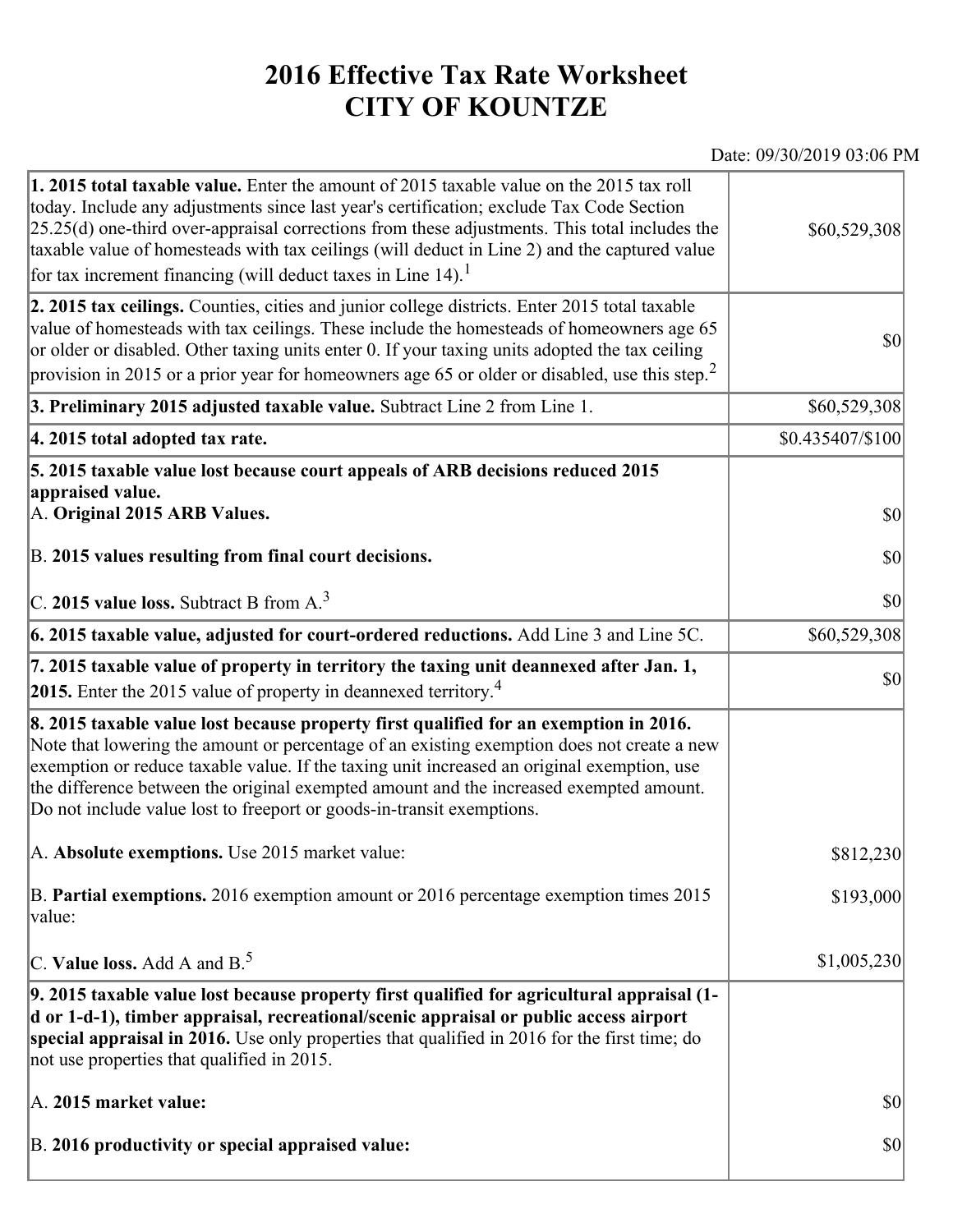| C. Value loss. Subtract B from $A6$                                                                                                                                                                                                                                                                                                                                                                                                                                                                                                                                                                                                                                                                                      | $ 10\rangle$ |
|--------------------------------------------------------------------------------------------------------------------------------------------------------------------------------------------------------------------------------------------------------------------------------------------------------------------------------------------------------------------------------------------------------------------------------------------------------------------------------------------------------------------------------------------------------------------------------------------------------------------------------------------------------------------------------------------------------------------------|--------------|
| 10. Total adjustments for lost value. Add lines 7, 8C and 9C.                                                                                                                                                                                                                                                                                                                                                                                                                                                                                                                                                                                                                                                            | \$1,005,230  |
| 11. 2015 adjusted taxable value. Subtract Line 10 from Line 6.                                                                                                                                                                                                                                                                                                                                                                                                                                                                                                                                                                                                                                                           | \$59,524,078 |
| 12. Adjusted 2015 taxes. Multiply Line 4 by Line 11 and divide by \$100.                                                                                                                                                                                                                                                                                                                                                                                                                                                                                                                                                                                                                                                 | \$259,172    |
| 13. Taxes refunded for years preceding tax year 2015. Enter the amount of taxes refunded<br>by the taxing unit for tax years preceding tax year 2015. Types of refunds include court<br>decisions, Tax Code Section 25.25(b) and (c) corrections and Tax Code Section 31.11<br>payment errors. Do not include refunds for tax year 2015. This line applies only to tax years<br>preceding tax year 2015. <sup>7</sup>                                                                                                                                                                                                                                                                                                    | \$240        |
| 14. Taxes in tax increment financing (TIF) for tax year 2015. Enter the amount of taxes<br>paid into the tax increment fund for a reinvestment zone as agreed by the taxing unit. If the<br>taxing unit has no 2016 captured appraised value in Line 16D, enter $0.8$                                                                                                                                                                                                                                                                                                                                                                                                                                                    | 30           |
| 15. Adjusted 2015 taxes with refunds and TIF adjustment. Add Lines 12 and 13, subtract<br>Line $149$                                                                                                                                                                                                                                                                                                                                                                                                                                                                                                                                                                                                                     | \$259,412    |
| 16. Total 2016 taxable value on the 2016 certified appraisal roll today. This value<br>includes only certified values and includes the total taxable value of homesteads with tax<br>ceilings (will deduct in Line 18). These homesteads include homeowners age 65 or older or<br>disabled. <sup>10</sup>                                                                                                                                                                                                                                                                                                                                                                                                                |              |
| A. Certified values:                                                                                                                                                                                                                                                                                                                                                                                                                                                                                                                                                                                                                                                                                                     | \$64,750,460 |
| B. Counties: Include railroad rolling stock values certified by the Comptroller's office:                                                                                                                                                                                                                                                                                                                                                                                                                                                                                                                                                                                                                                | \$0          |
| C. Pollution control exemption: Deduct the value of property exempted for the current tax<br>year for the first time as pollution control property:                                                                                                                                                                                                                                                                                                                                                                                                                                                                                                                                                                      | $ 10\rangle$ |
| $\vert$ D. Tax increment financing: Deduct the 2016 captured appraised value of property taxable<br>by a taxing unit in a tax increment financing zone for which the 2016 taxes will be deposited<br>into the tax increment fund. Do not include any new property value that will be included in<br>Line 21 below. <sup>11</sup>                                                                                                                                                                                                                                                                                                                                                                                         | \$0          |
| E. Total 2016 value. Add A and B, then subtract C and D.                                                                                                                                                                                                                                                                                                                                                                                                                                                                                                                                                                                                                                                                 | \$64,750,460 |
| $ 17$ . Total value of properties under protest or not included on certified appraisal roll. <sup>12</sup>                                                                                                                                                                                                                                                                                                                                                                                                                                                                                                                                                                                                               |              |
| A. 2016 taxable value of properties under protest. The chief appraiser certifies a list of<br>properties still under ARB protest. The list shows the appraisal district's value and the<br>taxpayer's claimed value, if any, or an estimate of the value if the taxpayer wins. For each of<br>the properties under protest, use the lowest of these values. Enter the total value. <sup>13</sup>                                                                                                                                                                                                                                                                                                                         | \$888,060    |
| B. 2016 value of properties not under protest or included on certified appraisal roll.<br>The chief appraiser gives taxing units a list of those taxable properties that the chief<br>appraiser knows about, but are not included in the appraisal roll certification. These<br>properties also are not on the list of properties that are still under protest. On this list of<br>properties, the chief appraiser includes the market value, appraised value and exemptions for<br>the preceding year and a reasonable estimate of the market value, appraised value and<br>exemptions for the current year. Use the lower market, appraised or taxable value (as<br>appropriate). Enter the total value. <sup>14</sup> | \$0          |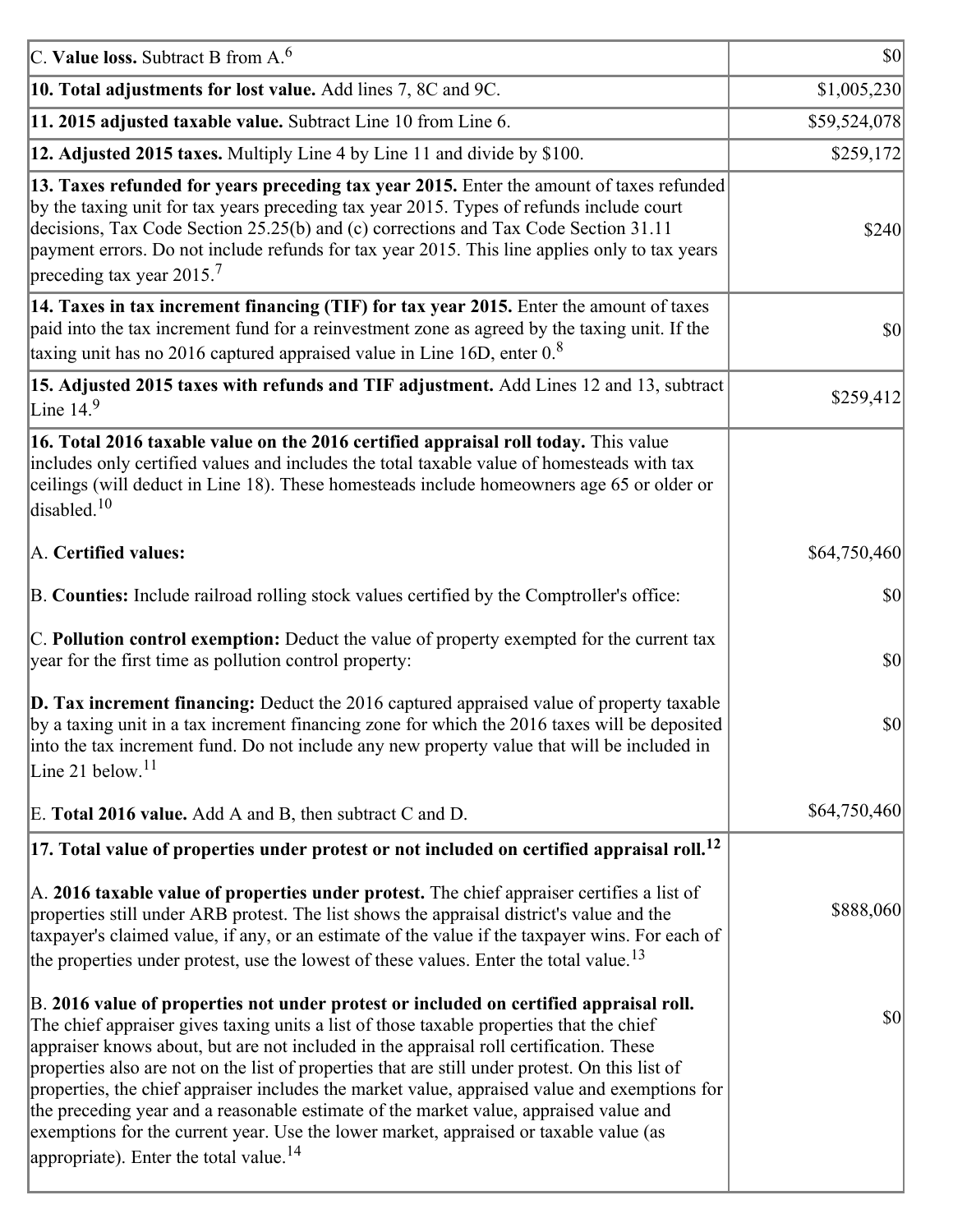| C. Total value under protest or not certified: Add A and B.                                                                                                                                                                                                                                                                                                                                                                                                                                                                                                                                                                                  | \$888,060<br>$ 10\rangle$ |
|----------------------------------------------------------------------------------------------------------------------------------------------------------------------------------------------------------------------------------------------------------------------------------------------------------------------------------------------------------------------------------------------------------------------------------------------------------------------------------------------------------------------------------------------------------------------------------------------------------------------------------------------|---------------------------|
| 18. 2016 tax ceilings. Counties, cities and junior colleges enter 2016 total taxable value of<br>homesteads with tax ceilings. These include the homesteads of homeowners age 65 or older<br>or disabled. Other taxing units enter 0. If your taxing units adopted the tax ceiling provision<br>$\vert$ in 2015 or a prior year for homeowners age 65 or older or disabled, use this step. <sup>15</sup>                                                                                                                                                                                                                                     |                           |
| 19. 2016 total taxable value. Add Lines 16E and 17C. Subtract Line 18.                                                                                                                                                                                                                                                                                                                                                                                                                                                                                                                                                                       | \$65,638,520              |
| 20. Total 2016 taxable value of properties in territory annexed after Jan. 1, 2015.<br>Include both real and personal property. Enter the 2016 value of property in territory<br>$\alpha$ annexed. <sup>16</sup>                                                                                                                                                                                                                                                                                                                                                                                                                             | $ 10\rangle$              |
| 21. Total 2016 taxable value of new improvements and new personal property located<br>in new improvements. New means the item was not on the appraisal roll in 2015. An<br>improvement is a building, structure, fixture or fence erected on or affixed to land. New<br>additions to existing improvements may be included if the appraised value can be<br>determined. New personal property in a new improvement must have been brought into the<br>taxing unit after Jan. 1, 2015, and be located in a new improvement. New improvements do<br>include property on which a tax abatement agreement has expired for $2016$ . <sup>17</sup> | \$1,812,740               |
| 22. Total adjustments to the 2016 taxable value. Add Lines 20 and 21.                                                                                                                                                                                                                                                                                                                                                                                                                                                                                                                                                                        | \$1,812,740               |
| 23. 2016 adjusted taxable value. Subtract Line 22 from Line 19.                                                                                                                                                                                                                                                                                                                                                                                                                                                                                                                                                                              | \$63,825,780              |
| <b>24. 2016 effective tax rate.</b> Divide Line 15 by Line 23 and multiply by $$100$ . <sup>18</sup>                                                                                                                                                                                                                                                                                                                                                                                                                                                                                                                                         | $$0.406437/\$100$         |
| <b>25. COUNTIES ONLY.</b> Add together the effective tax rates for each type of tax the county<br>levies. The total is the 2016 county effective tax rate. <sup>19</sup>                                                                                                                                                                                                                                                                                                                                                                                                                                                                     |                           |

A county, city or hospital district that adopted the additional sales tax in November 2015 or in May 2016 must adjust its effective tax rate. The Additional Sales Tax Rate Worksheet sets out this adjustment. Do not forget to complete the Additional Sales Tax Rate Worksheet if the taxing unit adopted the additional sales tax on these dates.

<sup>1</sup>Tex. Tax Code Section  $26.012(14)$ <sup>2</sup>Tex. Tax Code Section  $26.012(14)$  $3$ Tex. Tax Code Section 26.012(13)  ${}^{4}$ Tex. Tax Code Section 26.012(15)  $5$ Tex. Tax Code Section 26.012(15)  ${}^{6}$ Tex. Tax Code Section 26.012(15)  $7$ Tex. Tax Code Section 26.012(13)  ${}^{8}$ Tex. Tax Code Section 26.03(c)  $^{9}$ Tex. Tax Code Section 26.012(13)  $10$ Tex. Tax Code Section 26.012(15) <sup>11</sup>Tex. Tax Code Section  $26.03(c)$ <sup>12</sup>Tex. Tax Code Section  $26.01(c)$ <sup>13</sup>Tex. Tax Code Section 26.04 and 26.041 <sup>14</sup>Tex. Tax Code Section 26.04 and 26.041 <sup>15</sup>Tex. Tax Code Section  $26.012(6)$  $16$ Tex. Tax Code Section 26.012(17) <sup>17</sup>Tex. Tax Code Section  $26.012(17)$ <sup>18</sup>Tex. Tax Code Section 26.04(c) <sup>19</sup>Tex. Tax Code Section 26.04(d)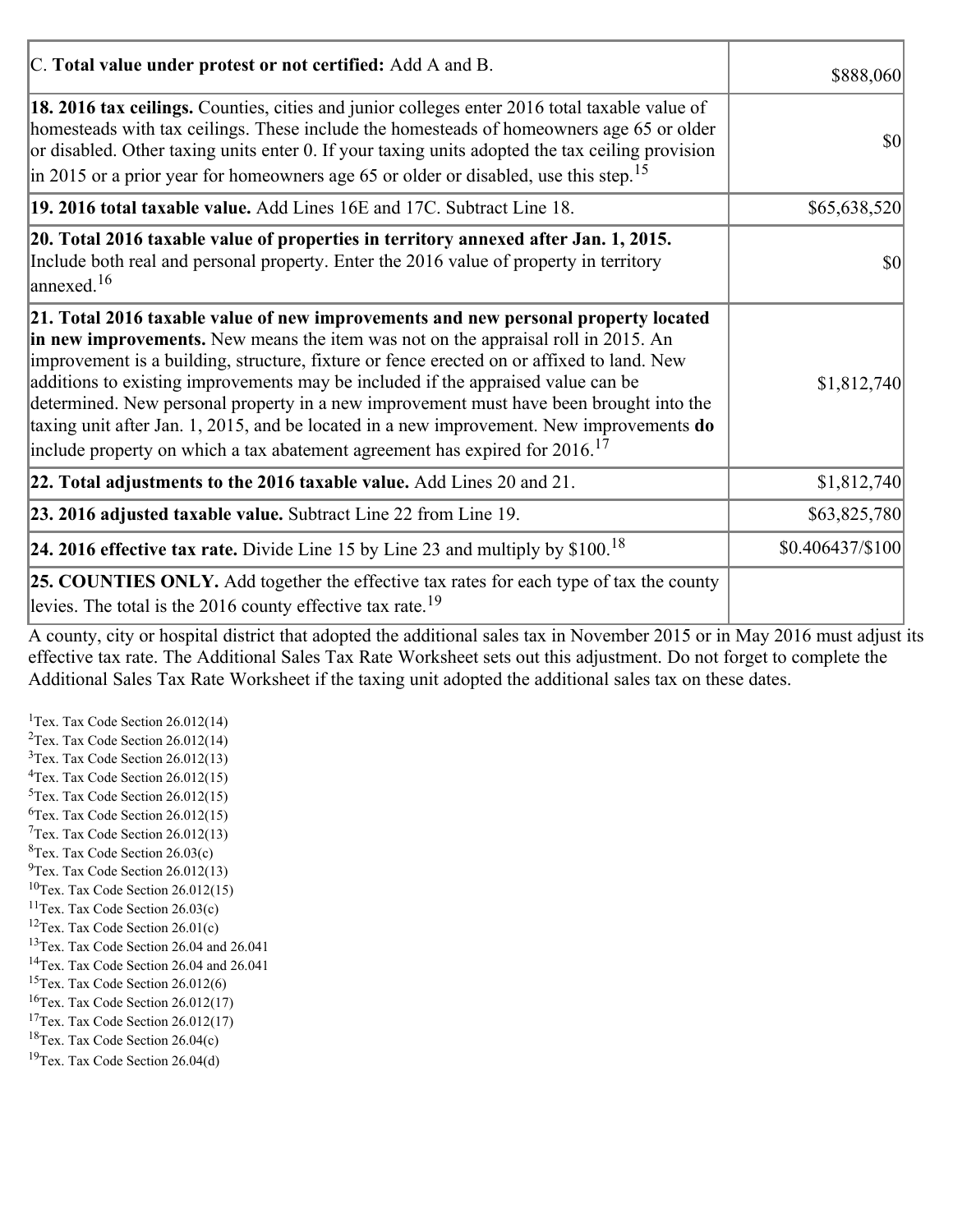## **2016 Rollback Tax Rate Worksheet CITY OF KOUNTZE**

Date: 09/30/2019

| 26. 2015 maintenance and operations ( $M&O$ ) tax rate.                                                                                                                                                                                                                                                                                                                                                                                                                                                                                                                                                                                                                 | \$0.134727/\$100                    |
|-------------------------------------------------------------------------------------------------------------------------------------------------------------------------------------------------------------------------------------------------------------------------------------------------------------------------------------------------------------------------------------------------------------------------------------------------------------------------------------------------------------------------------------------------------------------------------------------------------------------------------------------------------------------------|-------------------------------------|
| $ 27.2015$ adjusted taxable value. Enter the amount from Line 11.                                                                                                                                                                                                                                                                                                                                                                                                                                                                                                                                                                                                       | \$59,524,078                        |
| 28. 2015 M&O taxes.                                                                                                                                                                                                                                                                                                                                                                                                                                                                                                                                                                                                                                                     |                                     |
|                                                                                                                                                                                                                                                                                                                                                                                                                                                                                                                                                                                                                                                                         |                                     |
| $ A$ . Multiply Line 26 by Line 27 and divide by \$100.                                                                                                                                                                                                                                                                                                                                                                                                                                                                                                                                                                                                                 | \$80,195                            |
| B. Cities, counties and hospital districts with additional sales tax: Amount of additional<br>sales tax collected and spent on M&O expenses in 2015. Enter amount from full year's sales<br>tax revenue spent for M&O in 2015 fiscal year, if any. Other taxing units enter 0. Counties<br>exclude any amount that was spent for economic development grants from the amount of<br>sales tax spent.                                                                                                                                                                                                                                                                     | \$148,911                           |
| C. Counties: Enter the amount for the state criminal justice mandate. If second or later year,<br>the amount is for increased cost above last year's amount. Other taxing units enter 0.                                                                                                                                                                                                                                                                                                                                                                                                                                                                                | $ 10\rangle$                        |
| D. Transferring function: If discontinuing all of a department, function or activity and<br>transferring it to another taxing unit by written contract, enter the amount spent by the taxing<br>unit discontinuing the function in the 12 months preceding the month of this calculation. If<br>the taxing unit did not operate this function for this 12-month period, use the amount spent<br>in the last full fiscal year in which the taxing unit operated the function. The taxing unit<br>discontinuing the function will subtract this amount in H below. The taxing unit receiving<br>the function will add this amount in H below. Other taxing units enter 0. | $ 10\rangle$                        |
| E. Taxes refunded for years preceding tax year 2015: Enter the amount of M&O taxes<br>refunded in the preceding year for taxes before that year. Types of refunds include court<br>decisions, Tax Code Section 25.25(b) and (c) corrections and Tax Code Section 31.11<br>payment errors. Do not include refunds for tax year 2015. This line applies only to tax years<br>preceding tax year 2015.                                                                                                                                                                                                                                                                     | \$74                                |
| F. Enhanced indigent health care expenditures: Enter the increased amount for the<br>current year's enhanced indigent health care expenditures above the preceding tax year's<br>enhanced indigent health care expenditures, less any state assistance.                                                                                                                                                                                                                                                                                                                                                                                                                 | $\vert \mathbf{S} \mathbf{0} \vert$ |
| G. Taxes in TIF: Enter the amount of taxes paid into the tax increment fund for a<br>reinvestment zone as agreed by the taxing unit. If the taxing unit has no 2016 captured<br>appraised value in Line 16D, enter 0.                                                                                                                                                                                                                                                                                                                                                                                                                                                   | $ 10\rangle$                        |
| <b>H. Adjusted M&amp;O Taxes.</b> Add A, B, C, E and F. For unit with D, subtract if discontinuing<br>function and add if receiving function. Subtract G.                                                                                                                                                                                                                                                                                                                                                                                                                                                                                                               | \$229,180                           |
| 29. 2016 adjusted taxable value. Enter Line 23 from the Effective Tax Rate Worksheet.                                                                                                                                                                                                                                                                                                                                                                                                                                                                                                                                                                                   | \$63,825,780                        |
| 30. 2016 effective maintenance and operations rate. Divide Line 28H by Line 29 and<br>multiply by \$100.                                                                                                                                                                                                                                                                                                                                                                                                                                                                                                                                                                | \$0.359071/\$100                    |
| $31.2016$ rollback maintenance and operation rate. Multiply Line 30 by 1.08.                                                                                                                                                                                                                                                                                                                                                                                                                                                                                                                                                                                            | \$0.387796/\$100                    |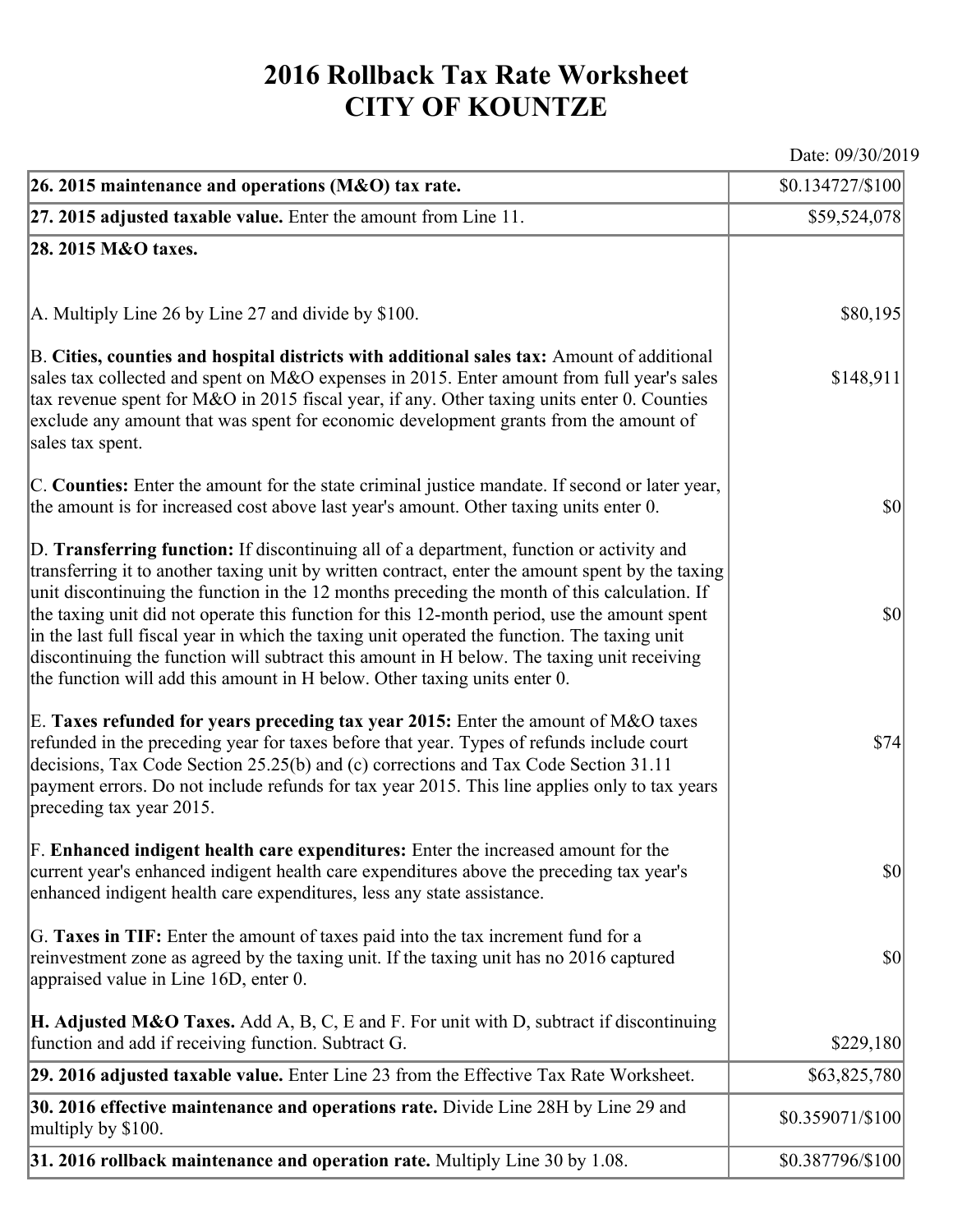| 32. Total 2016 debt to be paid with property taxes and additional sales tax revenue.                                                                                                                                                                                                                                                             |                  |
|--------------------------------------------------------------------------------------------------------------------------------------------------------------------------------------------------------------------------------------------------------------------------------------------------------------------------------------------------|------------------|
| "Debt" means the interest and principal that will be paid on debts that:<br>$(1)$ are paid by property taxes,                                                                                                                                                                                                                                    |                  |
| $(2)$ are secured by property taxes,                                                                                                                                                                                                                                                                                                             |                  |
| $(3)$ are scheduled for payment over a period longer than one year and                                                                                                                                                                                                                                                                           |                  |
| $(4)$ are not classified in the taxing unit's budget as M&O expenses.                                                                                                                                                                                                                                                                            |                  |
| A. Debt also includes contractual payments to other taxing units that have incurred debts on<br>behalf of this taxing unit, if those debts meet the four conditions above. Include only<br>amounts that will be paid from property tax revenue. Do not include appraisal district budget<br>payments. List the debt in Schedule B: Debt Service. | \$214,512        |
| B. Subtract unencumbered fund amount used to reduce total debt.                                                                                                                                                                                                                                                                                  | \$0              |
| C. Subtract amount paid from other resources.                                                                                                                                                                                                                                                                                                    |                  |
| D. Adjusted debt. Subtract B and C from A.                                                                                                                                                                                                                                                                                                       | \$0              |
|                                                                                                                                                                                                                                                                                                                                                  | \$214,512        |
| 33. Certified 2015 excess debt collections. Enter the amount certified by the collector.                                                                                                                                                                                                                                                         | $ 10\rangle$     |
| 34. Adjusted 2016 debt. Subtract Line 33 from Line 32D.                                                                                                                                                                                                                                                                                          | \$214,512        |
| 35. Certified 2016 anticipated collection rate. Enter the rate certified by the collector. If<br>the rate is 100 percent or greater, enter 100 percent.                                                                                                                                                                                          | 100.00%          |
| 36. 2016 debt adjusted for collections. Divide Line 34 by Line 35                                                                                                                                                                                                                                                                                | \$214,512        |
| 37. 2016 total taxable value. Enter the amount on Line 19.                                                                                                                                                                                                                                                                                       | \$65,638,520     |
| 38. 2016 debt tax rate. Divide Line 36 by Line 37 and multiply by \$100.                                                                                                                                                                                                                                                                         | \$0.326808/\$100 |
| 39. 2016 rollback tax rate. Add Lines 31 and 38.                                                                                                                                                                                                                                                                                                 | \$0.714604/\$100 |
| 40. COUNTIES ONLY. Add together the rollback tax rates for each type of tax the county<br>levies. The total is the 2016 county rollback tax rate.                                                                                                                                                                                                |                  |

A taxing unit that adopted the additional sales tax must complete the lines for the Additional Sales Tax Rate. A taxing unit seeking additional rollback protection for pollution control expenses completes the Additional Rollback Protection for Pollution Control.